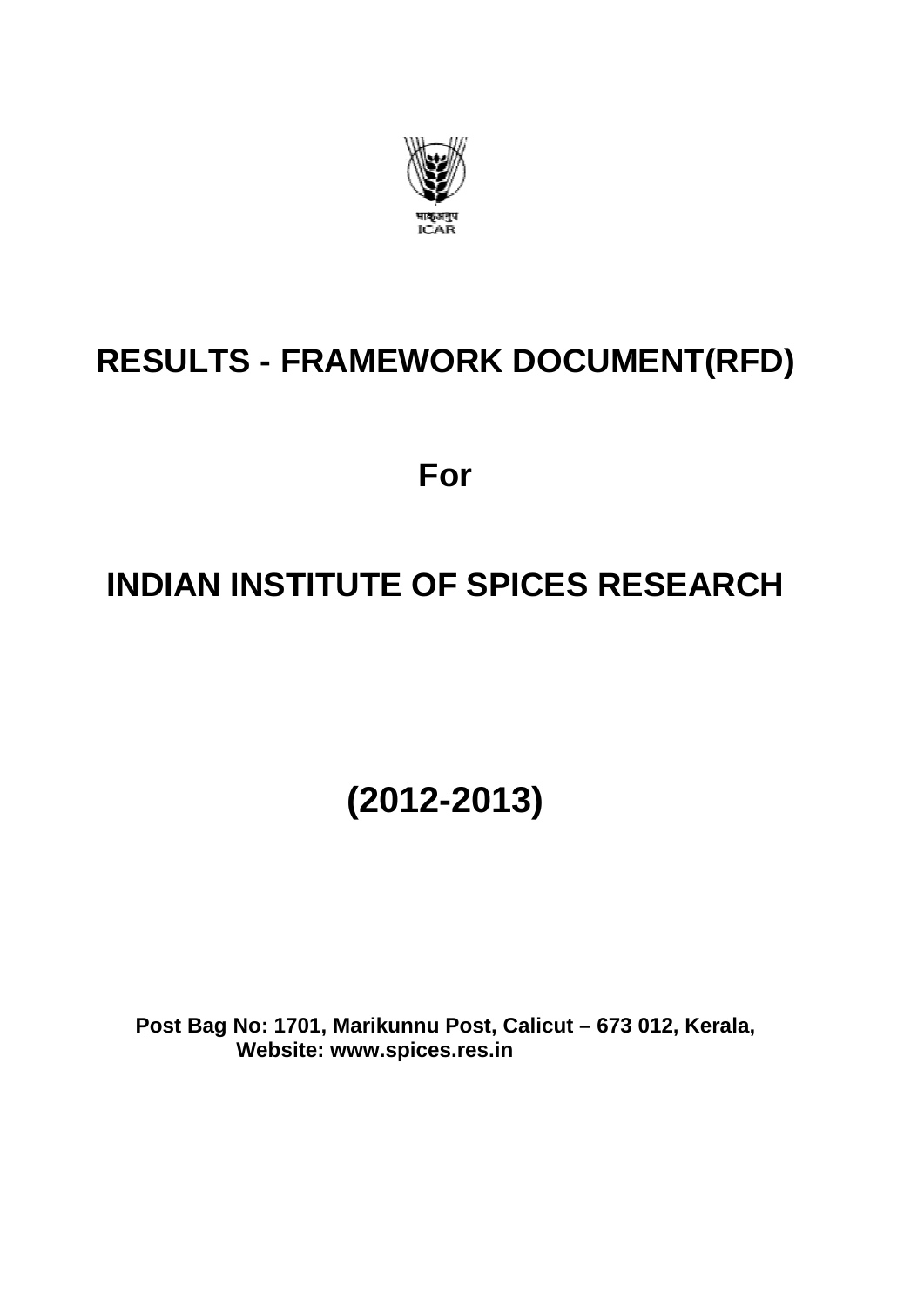## Section 1:

## Vision, Mission, Objectives and Functions

#### *Vision*

 Enhancing productivity of spices for meeting growing domestic demand and to be the global leader in spices export

#### *Mission*

Utilize the scientific, technological and traditional strengths for sustainable spice production

#### *Objectives*

- 1. Strengthening frontier research areas
- 2. Conservation of Genetic resources/ germplasm for sustainable use
- 3. Production management by improving soil and plant health
- 4. Enhancing productivity of spices
- 5. Development of disease diagnostics and value addition in spices
- 6. Strengthening of extension system (TOT)
- 7. Commercialization of technologies developed and promoting public-private partnership
- 8. Strengthening of higher education/ HRD

#### *Functions*

To attend to the research and development of high yielding and quality varieties and sustainable production, protection and post harvest technologies, training and dissemination of developed technologies to the stakeholders for increasing the production and productivity of spices.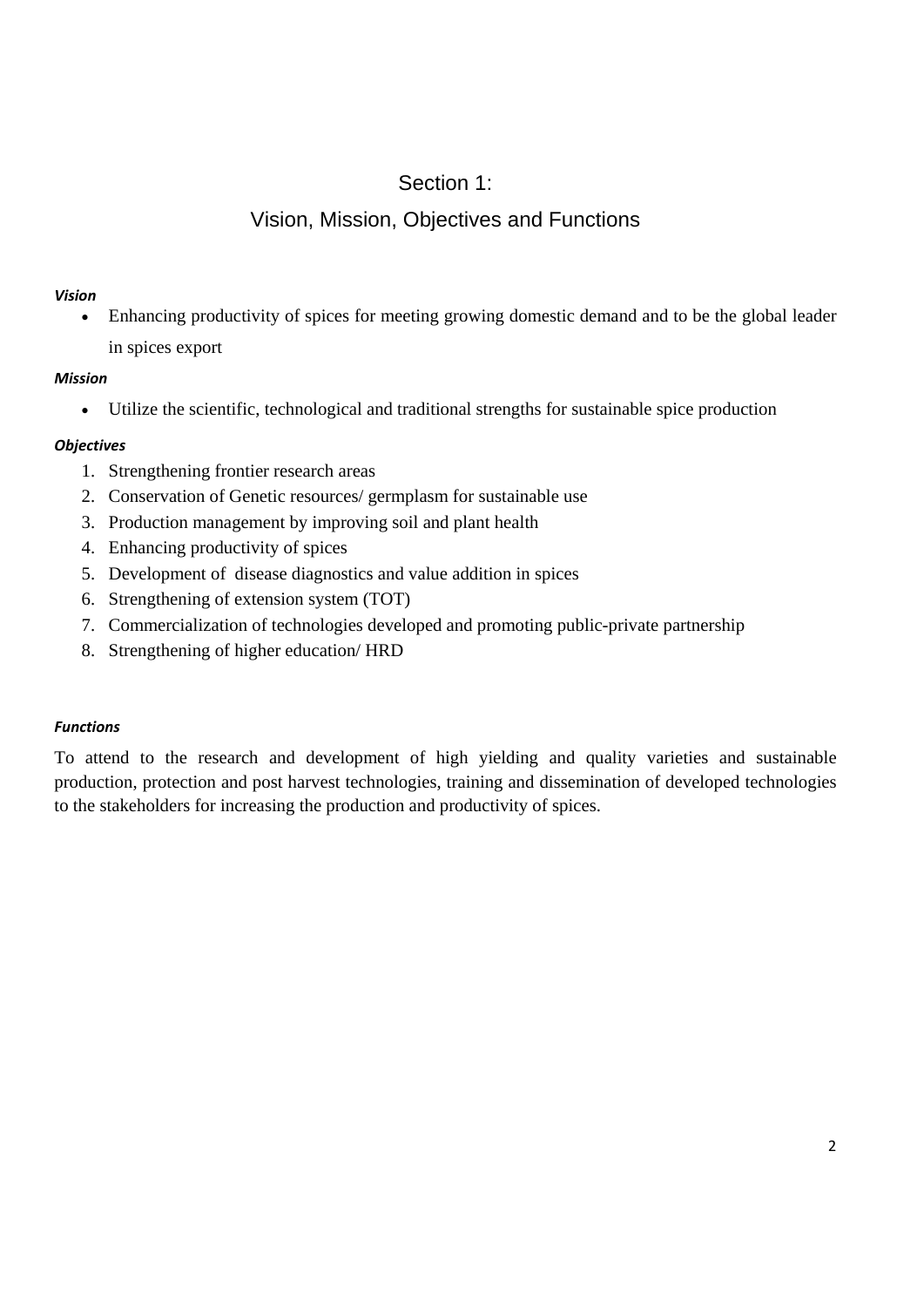#### Section 2:

# *Inter se* Priorities among Key Objectives, Success indicators and Targets

| <b>Objectives</b>                                                             | Weight | <b>Actions</b>                                                                                          | <b>Success indicator</b>                                                                                                          | Unit                   | Weight | Target / Criteria Value |              |                |              |                |
|-------------------------------------------------------------------------------|--------|---------------------------------------------------------------------------------------------------------|-----------------------------------------------------------------------------------------------------------------------------------|------------------------|--------|-------------------------|--------------|----------------|--------------|----------------|
|                                                                               | (%)    |                                                                                                         |                                                                                                                                   |                        | (%)    | <b>Excellent</b>        | Very<br>Good | Good           | Fair         | Poor           |
|                                                                               |        |                                                                                                         |                                                                                                                                   |                        |        | 100%                    | 90%          | 80%            | 70%          | 60%            |
| Strengthening<br>frontier<br>research areas                                   | 10     | Strengthening of<br>infrastructure of institution -<br><b>Establishment of Data Centre</b><br>facility  | Timeliness of completion                                                                                                          | Date                   | 5      | 31/10/2012              | 15/11/2012   | 30/11/2012     | 15/12/2012   | 30/12/2012     |
|                                                                               |        | Elucidating biochemical and<br>molecular mechanism of<br>resistance<br>Ralstonia<br>in<br>Curcuma amada | Timeliness of completion                                                                                                          | Date                   | 5      | 31/8/2012               | 15/9/2012    | 30/9/2012      | 15/10/2012   | 31/10/2012     |
| <b>Conservation of Genetic</b><br>resources/ germplasm for<br>sustainable use | 15     | Collection, conservation and<br>cataloguing of genetic<br>resources of spices                           | Number of germplasm<br>accessions characterized and<br>catalogued                                                                 | Number                 | 5      | 150                     | 100          | 80             | 60           | 40             |
|                                                                               |        | Development<br>of<br>core<br>collections in black pepper                                                | Number of core collections<br>through morphological<br>markers                                                                    | Number                 | 10     | 100                     | 75           | 50             | 30           | 20             |
| Production management<br>by improving soil and<br>plant health                | 20     | Optimization of location<br>specific horticultural/INM/<br>IPM technology management<br>for spices      | Number of technologies<br>developed/<br>tested/validated on<br>Horticulture/INM                                                   | Number                 | 10     | $\overline{4}$          | 3            | $\overline{c}$ | $\mathbf{1}$ |                |
|                                                                               |        |                                                                                                         | Number of technologies<br>developed/<br>tested/validated on<br>IPM/IDM                                                            | Number                 | 10     | 3                       | 2            | $\mathbf{1}$   |              |                |
| Enhancing productivity of<br>spices                                           | 10     | Production of breeder seed/<br>planting materials in black<br>pepper and nutmeg                         | Annual quantity planting<br>material produced                                                                                     | Number<br>(000s)       | 5      | 100                     | 80           | 70             | 60           | 40             |
|                                                                               |        | Production of breeder seed/<br>planting materials in ginger<br>and turmeric                             | Annual Quantity of seed<br>rhizomes produced                                                                                      | $(^{6}000 \text{ kg})$ | 5      | 8                       | 6            | $\overline{4}$ | 3            | $\overline{2}$ |
| Development of disease<br>diagnostics and value<br>addition in spices         | 10     | Development of diagnostics<br>value added products and<br>identification of potential<br>nutarceuticals | Number of diagnostics/value<br>added products in spices and<br>in silico identification of<br>novel<br>nutraceutical<br>compounds | Number                 | 10     | $\overline{4}$          | 3            | $\overline{c}$ | $\mathbf{1}$ |                |
| Strengthening of extension<br>system (TOT)                                    | 15     | Trainings and demonstrations                                                                            | Number of<br>demonstration<br>plots/<br>exhibitions                                                                               | Number                 | 3      | 15                      | 12           | 10             | 8            | 5              |
|                                                                               |        |                                                                                                         | Number of trainees trained<br>(farmers/ agrl. officers and<br>others)                                                             | Number                 | 5      | 500                     | 400          | 300            | 200          | 100            |
|                                                                               |        | Extension through print and<br>electronic media                                                         | $\overline{\text{of}}$<br>extension<br>Publication<br>booklets/ field seminars<br>agroclinics/radio talks video<br>films          | Number                 | 5      | 25                      | 20           | 15             | 10           | 5              |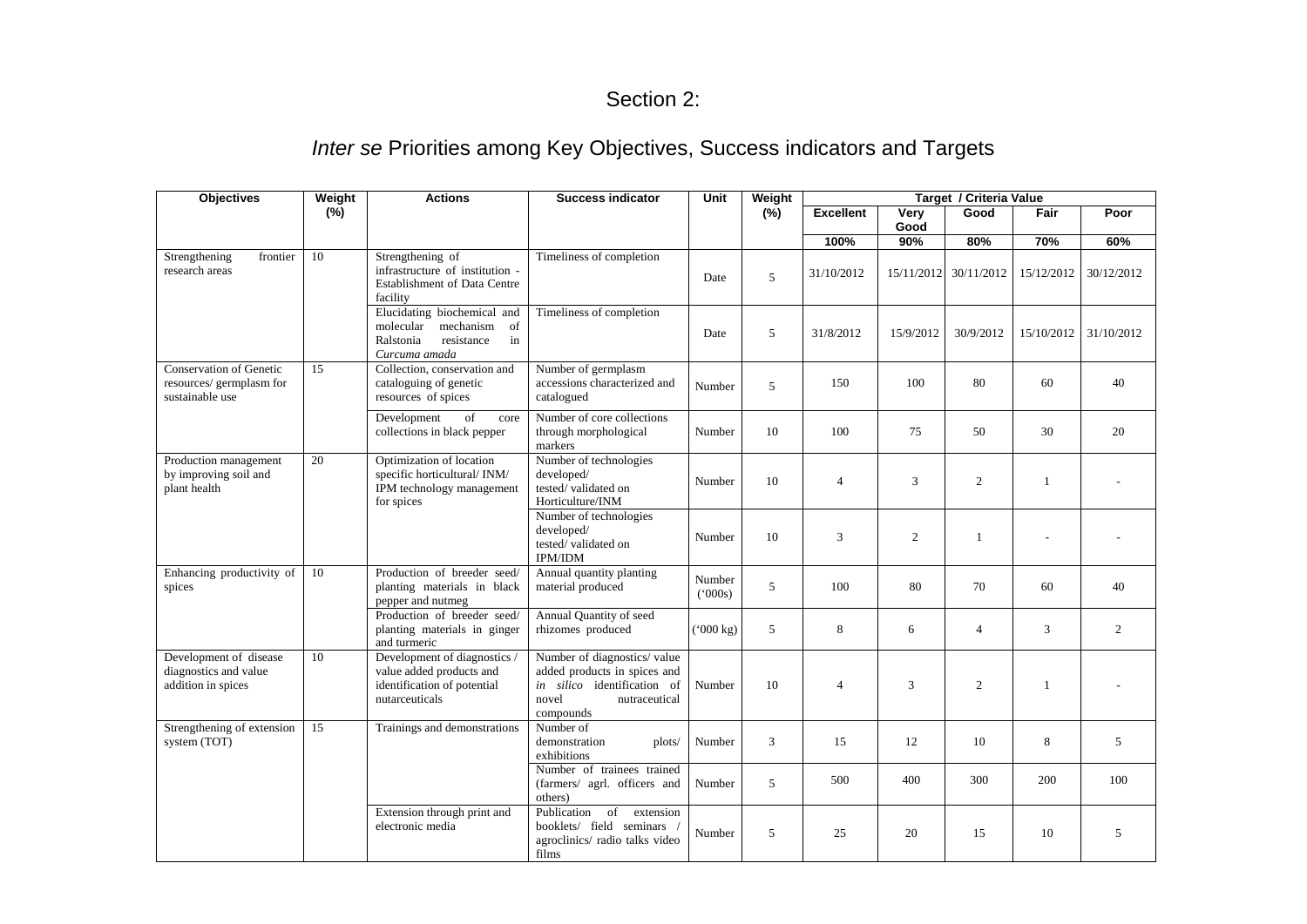|                                                                                                |    | Development of databases/<br>Software's                                                  | Developing expert systems/<br>databases on spices                                                                                                   | Number | $\overline{c}$ | $\overline{4}$      | 3                | $\overline{c}$   | -1               |                     |
|------------------------------------------------------------------------------------------------|----|------------------------------------------------------------------------------------------|-----------------------------------------------------------------------------------------------------------------------------------------------------|--------|----------------|---------------------|------------------|------------------|------------------|---------------------|
| Commercialization of<br>technologies developed<br>and promoting public-<br>private partnership | 3  | Partnership development,<br>including licensing of ICAR<br>technologies                  | Number of partners (private<br>sector)<br>identified for technology<br>(Bio control, Tissue culture<br>multiplication,<br>ATL)<br>commercialization | Number | 3              | 5                   | $\overline{4}$   | 3                | $\overline{2}$   |                     |
| Strengthening of higher<br>education/HRD                                                       | 5  | Training<br>higher<br>and<br>education                                                   | national/<br>Training<br>in<br>international labs/ Ph.D, Post<br>M.Sc. M.Sc dissertations/<br>trainings                                             | Number | 5              | 12                  | 8                | 6                | 5                | 3                   |
| Efficient functioning of<br>the RFD system                                                     | 03 | Timely submission of RFD<br>for 2012-13                                                  | On-time submission                                                                                                                                  | Date   | 02             | Mar. 23<br>2012     | Mar. 26<br>2012  | Mar. 27<br>2012  | Mar. 28<br>2012  | Mar. 29<br>2012     |
|                                                                                                |    | Timely submission of results<br>for 2012-13                                              | On-time submission                                                                                                                                  | Date   | 01             | May 1<br>2013       | May 2<br>2013    | May 3<br>2013    | May 6<br>2013    | May 7<br>2013       |
| Administrative reforms                                                                         | 05 | Implement ISO 9001                                                                       | Prepare ISO 9001 action plan                                                                                                                        | Date   | 01             | June 4<br>2012      | June 5<br>2012   | June 6<br>2012   | June 7<br>2012   | June 8<br>2012      |
|                                                                                                |    |                                                                                          | Implementation of ISO 9001<br>action plan                                                                                                           | Date   | 02             | 25<br>March<br>2013 | March 26<br>2013 | March 27<br>2013 | March 28<br>2013 | 29<br>March<br>2013 |
|                                                                                                |    | Implement<br>mitigating<br>for<br>reducing<br>strategies<br>potential risk of corruption | % of implementation                                                                                                                                 | $\%$   | 02             | 100                 | 95               | 90               | 85               | 80                  |
| Improving<br>internal<br>efficiency / responsiveness<br>service delivery of                    | 04 |                                                                                          | Audit<br>Independent<br>of<br>Implementation of Citizen's<br>Charter                                                                                | %      | 02             | 100                 | 95               | 90               | 85               | 80                  |
| Ministry / Department                                                                          |    | <b>Implementation of Sevottam</b>                                                        | Audit<br>Independent<br>of<br>implementation of public<br>grievance redressal system                                                                | $\%$   | 02             | 100                 | 95               | 90               | 85               | 80                  |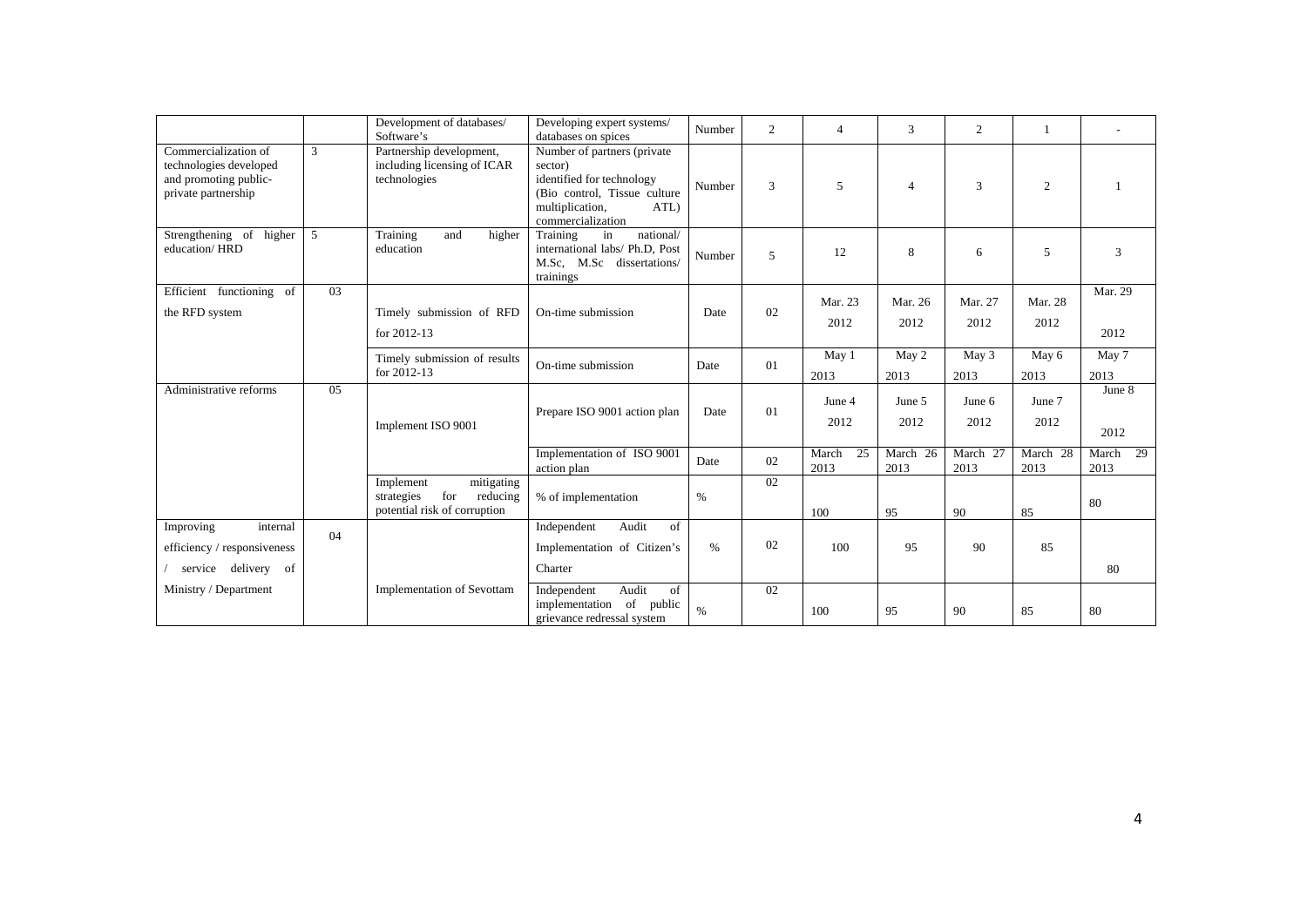Results-Framework Document (RFD) (**2012-2013**)

# Section 3: Trend Values of the Success Indicators

| Objectives                                                                     | Actions                                                                                                       | Success indicators                                                                                                               | Unit               | Actual<br>value for<br>FY 10/11 | Actual<br>value for<br>FY 11/12 | <b>Target</b><br>value for<br>FY 12/13 | Projected<br>Projected<br>value for<br>FY 13/14<br>FY 14/15 |     |
|--------------------------------------------------------------------------------|---------------------------------------------------------------------------------------------------------------|----------------------------------------------------------------------------------------------------------------------------------|--------------------|---------------------------------|---------------------------------|----------------------------------------|-------------------------------------------------------------|-----|
| Strengthening frontier research<br>areas                                       | Strengthening of<br>institution -<br>infrastructure<br>of<br>Establishment<br>of<br>Data Centre<br>facility   | Timeliness of completion                                                                                                         | Date               |                                 |                                 | 15/11/2012                             |                                                             |     |
|                                                                                | biochemical<br>Elucidating<br>and<br>molecular mechanism of Ralstonia<br>resistance<br>Curcuma<br>in<br>amada | Timeliness of completion                                                                                                         | Date               |                                 |                                 | 15/9/2012                              |                                                             |     |
| Conservation of genetic<br>resources/ germplasm for<br>sustainable use         | Conservation and cataloguing of<br>genetic resources of spices                                                | Number of germplasm<br>accessions characterized and<br>catalogued                                                                | Number             | 80                              | 90                              | 100                                    | 120                                                         | 125 |
|                                                                                | Development of core collections in<br>black pepper                                                            | Number of core collections<br>through morphological markers                                                                      | Number             | 25                              | 50                              | 75                                     | 80                                                          | 85  |
| Production management by<br>improving soil and plant health                    | Optimization of location specific<br>horticultural/INM/IPM<br>technology management                           | Number of technologies<br>developed<br>on Horticulture/INM/IPM/IDM                                                               | Number             | 2                               | 3                               | 3                                      | 4                                                           | 5   |
| Enhancing<br>productivity<br>of<br>spices                                      | Production of breeder<br>seed/<br>planting materials in black pepper<br>and nutmeg                            | Annual quantity planting material<br>produced                                                                                    | Number ('000s)     | 85                              | 125                             | 80                                     | 100                                                         | 150 |
|                                                                                | of<br>breeder<br>Production<br>seed/<br>planting materials in ginger and<br>turmeric                          | Annual quantity of seed rhizomes<br>produced                                                                                     | $(500 \text{ kg})$ | 10.5                            | $\overline{7}$                  | 6                                      | 8                                                           | 10  |
| Development of disease<br>diagnostics and value addition<br>in spices          | Development of diagnostics / value<br>added products and identification<br>of potential nutarceuticals        | Number of diagnostics/ value<br>added products in spices and in<br>silico identification of novel<br>nutraceutical compounds etc | Number             |                                 | $\overline{2}$                  | 3                                      | $\overline{4}$                                              | 5   |
| Strengthening<br>of<br>extension<br>system (TOT)                               | Trainings and demonstrations                                                                                  | Number of<br>demonstration plots/exhibitions                                                                                     | Number             | 10                              | 15                              | 12                                     | 15                                                          | 18  |
|                                                                                |                                                                                                               | Number of trainings to farmers/<br>Agrl. officers and others                                                                     | Number             | 250                             | 300                             | 400                                    | 450                                                         | 500 |
|                                                                                | Extension through printed and<br>electronic media                                                             | Publication of extension booklets/<br>field seminars / agroclinics/ radio<br>talks video films                                   | Number             | 8                               | 15                              | 20                                     | 23                                                          | 26  |
|                                                                                | Development of databases/<br>Software's                                                                       | Developing expert systems/<br>databases on spices                                                                                | Number             | 2                               | 3                               | 3                                      | $\overline{4}$                                              | 5   |
| Commercialization of<br>technologies developed and<br>promoting public-private | Partnership development,<br>including licensing of ICAR<br>technologies                                       | Number of partners (private<br>sector)<br>Identified for technology                                                              | Number             | 3                               | 3                               | $\overline{4}$                         | 5                                                           | 6   |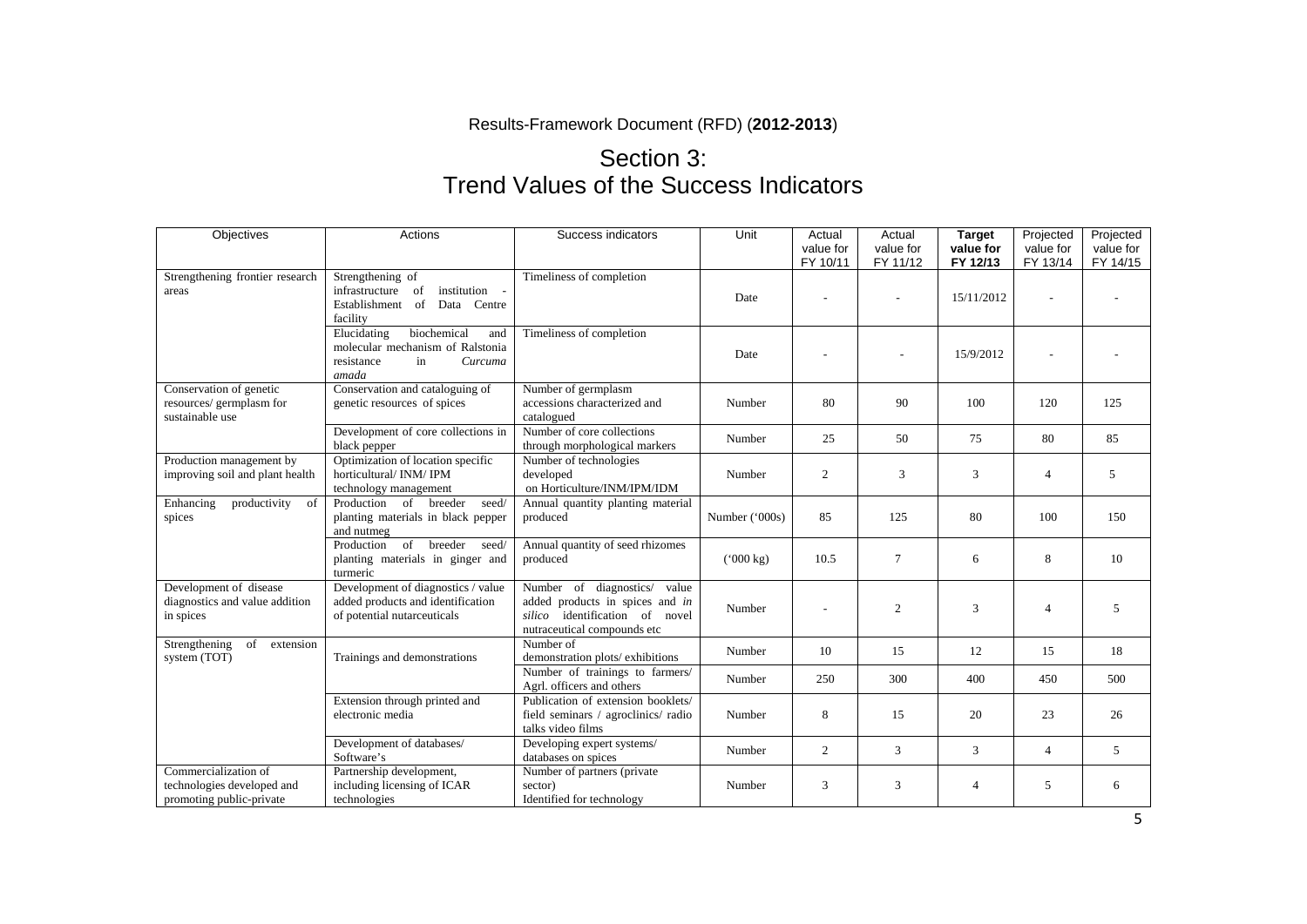| partnership                                                                                            |                                                                                                     | Tissue<br>culture<br>(Bio)<br>control,<br>ATL)<br>multiplication,<br>commercialization        |        |                          |  |          |   |    |
|--------------------------------------------------------------------------------------------------------|-----------------------------------------------------------------------------------------------------|-----------------------------------------------------------------------------------------------|--------|--------------------------|--|----------|---|----|
| Strengthening<br>of<br>Higher<br>education/HRD                                                         | Training and Higher education                                                                       | Training in national/ international<br>labs/ Ph.D, Post M.Sc, M.Sc<br>dissertations/Trainings | Number | 6                        |  | 8        | 9 | 10 |
| Effective functioning of the<br>RFD system                                                             | Timely submission of RFD for<br>2012-13                                                             | One-time submission                                                                           | Date   | $\overline{\phantom{a}}$ |  | 26/03/12 |   |    |
|                                                                                                        | Timely submission of Results for<br>2012-13                                                         | On-time submission                                                                            | Date   | $\overline{\phantom{a}}$ |  | 02/05/13 |   |    |
| <b>Administrative Reforms</b>                                                                          | Implement ISO 9001                                                                                  | Prepare ISO 9001 action plan                                                                  | Date   | $\overline{\phantom{a}}$ |  | 05/06/12 |   |    |
|                                                                                                        |                                                                                                     | Implementation of<br>ISO 9001<br>action plan                                                  | Date   | $\overline{\phantom{a}}$ |  | 26/03/13 |   |    |
|                                                                                                        | Implement mitigating strategies for<br>reducing<br>potential<br>risk<br><sub>of</sub><br>corruption | % of implementation                                                                           | $\%$   |                          |  | 95       |   |    |
| Improving Internal Efficiency /<br>responsiveness<br>service<br>Ministry<br>delivery of<br>Department  | <b>Implementation of Sevottam</b>                                                                   | audit<br>of<br>Independent<br>Citizen's<br>of<br>implementation<br>Charter                    | %      |                          |  | 95       |   |    |
|                                                                                                        |                                                                                                     | audit<br>of<br>Independent<br>implementation<br>of<br>public<br>grievance redressal system    | %      |                          |  | 95       |   |    |
| Improving Internal Efficiency<br>responsiveness<br>service<br>Ministry<br>delivery<br>of<br>Department | <b>Implementation of Sevottam</b>                                                                   | audit<br>of<br>Independent<br>Citizen's<br>of<br>implementation<br>Charter                    | %      |                          |  | 95       |   |    |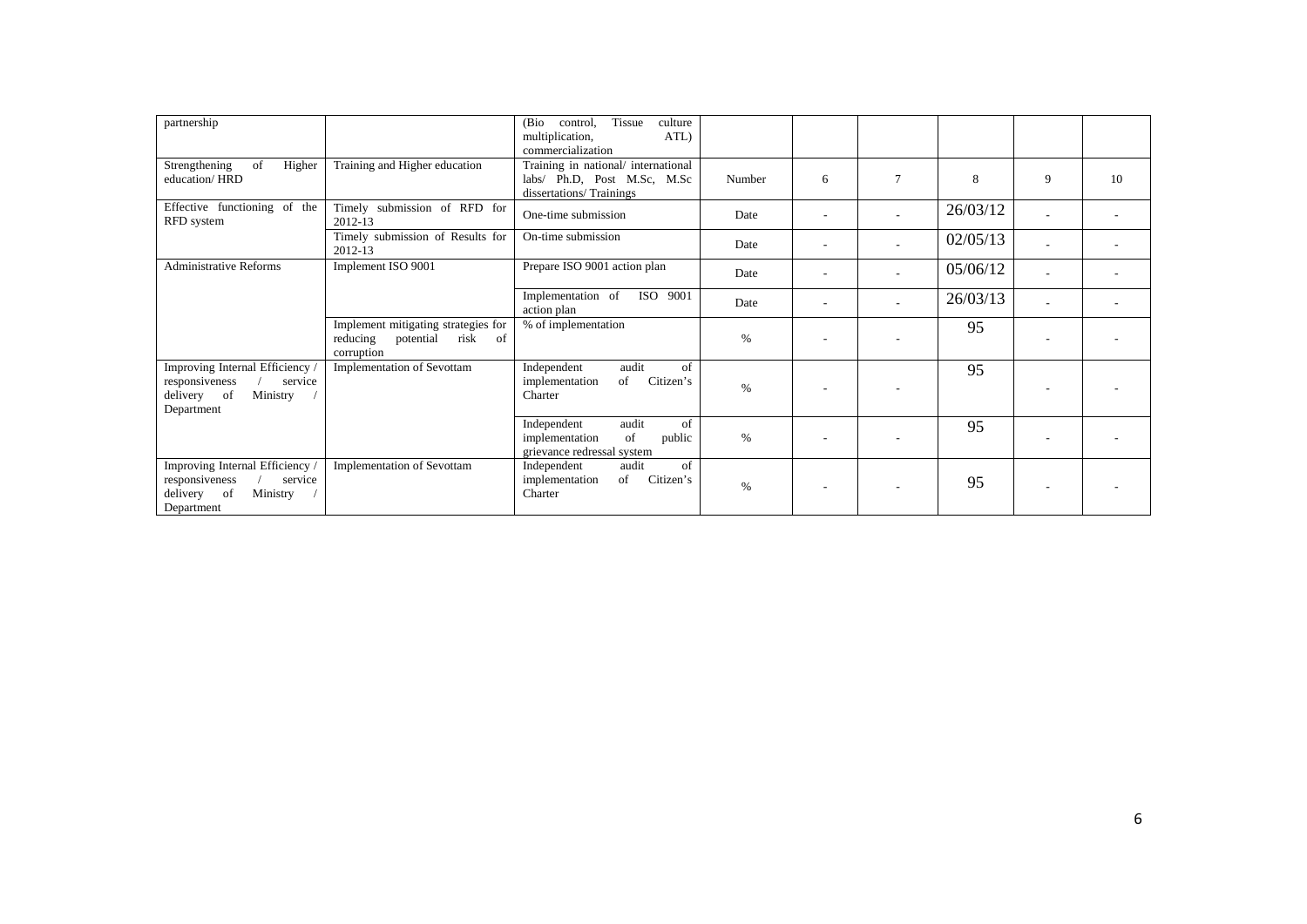### Section 4:

### Description and definition of success indicators and proposed measurement methodology

- Objective 1: The *Curcuma amada*, mango ginger, is resistant to *Ralstonia* disease and understanding the genetic basis of the mechanism of resistance will help in developing management strategies against the pathogen infecting ginger and variety of horticultural crops.
- Objective 2: The germplasm will be collected from different areas including different genotypes for improving the genetic diversity of spice crops and utilization of the same in crop improvement programmes. The collected germplasm will be grouped into core collections for specific characters based on morphological characterization. The number of accessions and the markers used for screening will be used as indicators.
- Objective 3: The technologies on horticulture practices, INM and IPM will be developed for improving the soil and plant health management passed on to the farmers for adoption and spread.
- Objective 4: The disease free nucleus planting materials of released varieties of spices will be multiplied in large quantity (in thousand numbers for black pepper and nutmeg and in tonnes of ginger and turmeric) for supply to Departmental nurseries, progressive farmers or stake holders for further adoption and spread.
- Objective 5: The diagnostic method for detection of pathogen in the planting material itself is the need of the hour for producing disease free planting materials. The value added products will be developed for improving the consumption or export potential of spices. The nutraceutical properties of spices will be explored to diversify its use in medical industry.
- Objective 6: The developed technologies and varieties will be popularized among the farmers through FLD's, trainings and print/ electronic media for mass adoption.
- Objective 7: The developed technologies like diagnostic kits and bio control agents need to be commercialized for proper adoption at various levels. The secondary multiplication of seed materials also will be done by licensing entrepreneurs to meet the demand for quality seed materials of released varieties.
- Objective 8: As a centre for training research methodologies and technology upgradation, institute serves as a centre of excellence for MSc and PhD students from various universities for their dissertation works in the advanced areas of agricultural and basic research.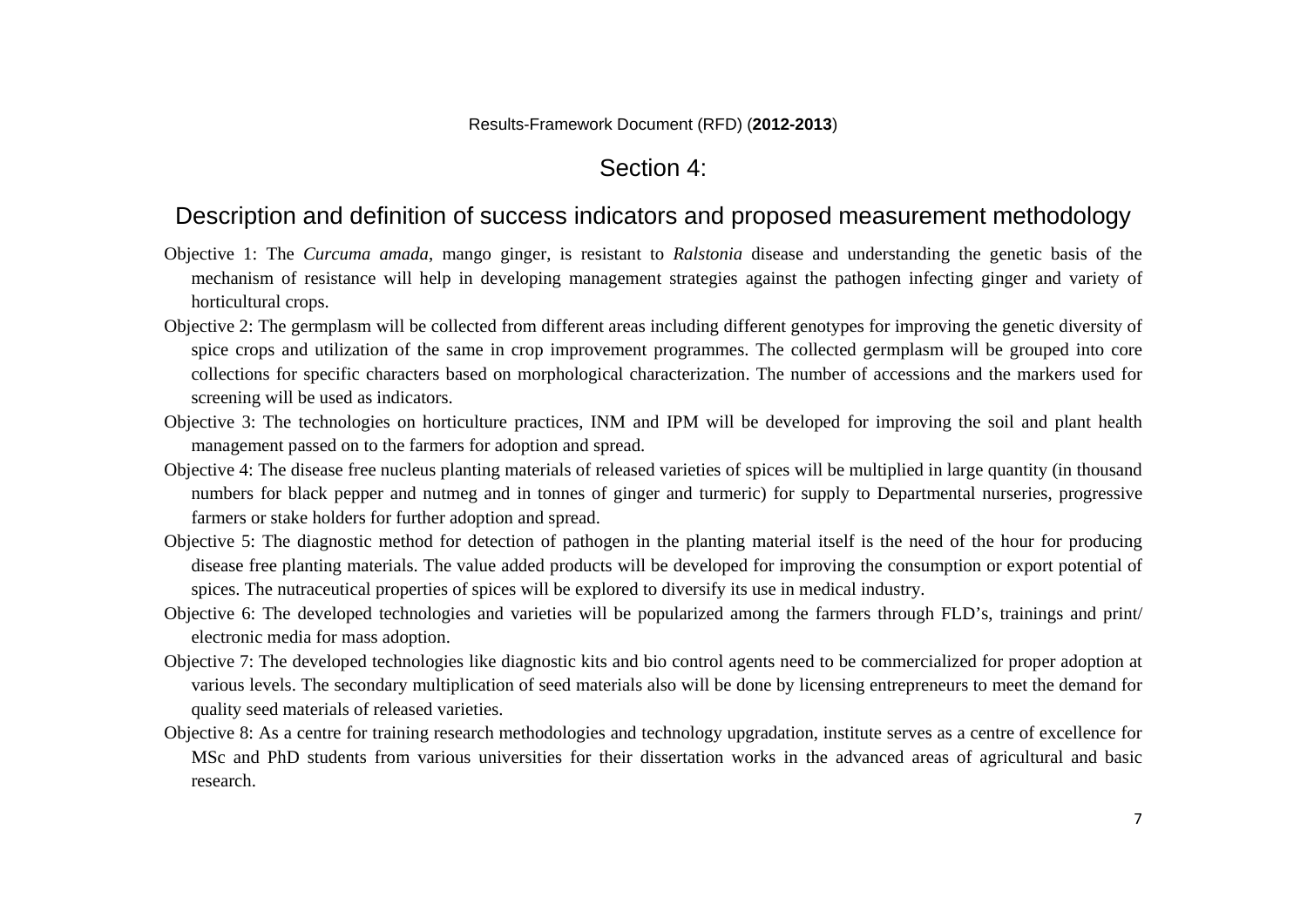# Section 5:

# Specific Performance Requirements from other Departments

- Establishment of central data centre facility is done by CPWD
- The transcriptome sequencing and data analysis is done in collaboration with Next Generation Bio, New Delhi
- The seed materials are produced based on the demand from Dept. of Agriculture of State Governments, NHM, Spices Board and progressive farmers.
- The technologies like bio-control agents, diagnostics etc. are commercialized to private entrepreneurs, Dept. of Agriculture and Farmers groups for better spread and adoption.
- Licensing for large scale seed rhizome production is done with stakeholders like entrepreneurs or interested farmers groups/ Seed Companies
- The institute is a recognized centre of research for doing M.Sc. and Ph.D. under Calicut University, Mangalore University, Kannur University and Nagarjuna University.